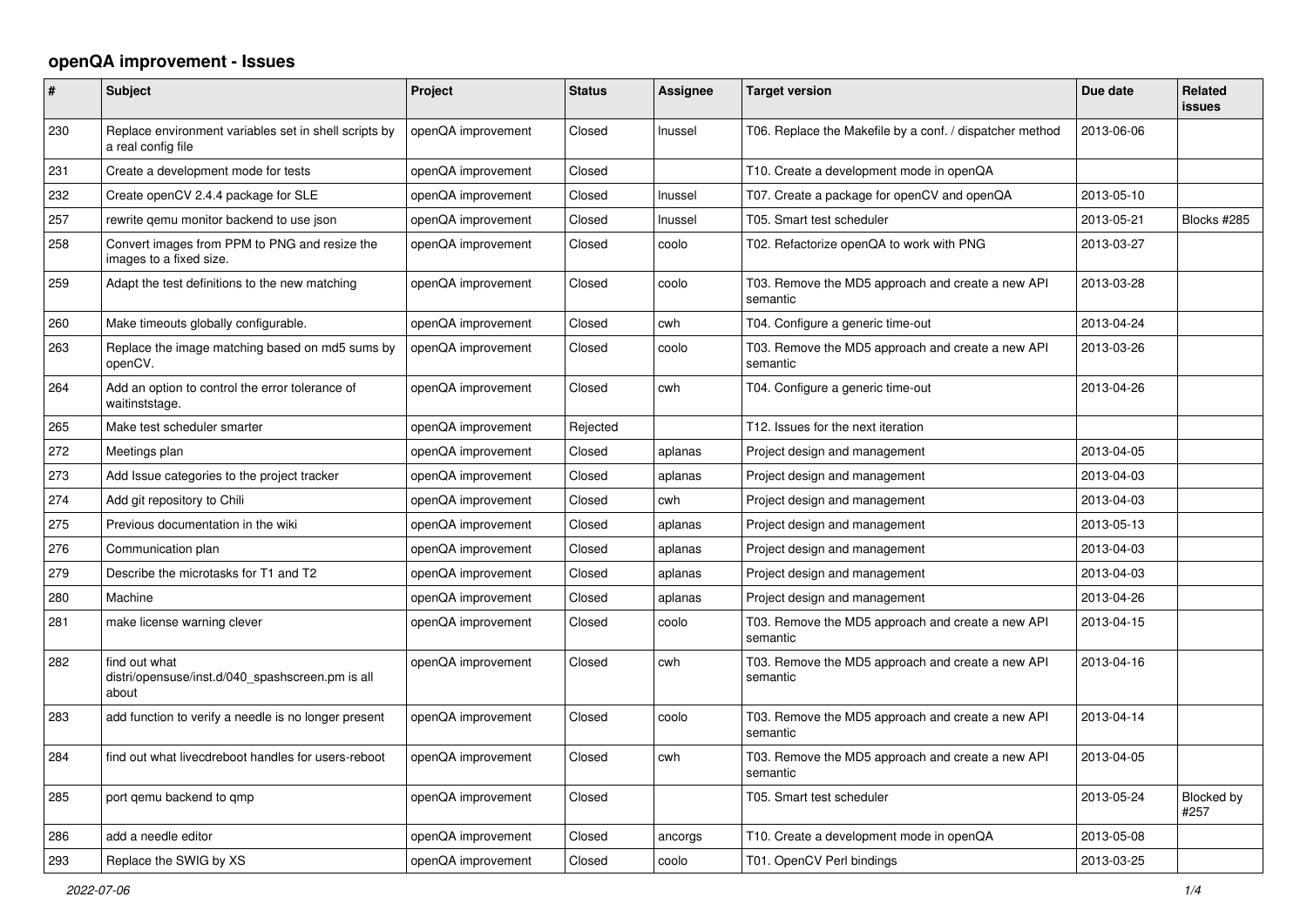| $\#$ | <b>Subject</b>                                                          | Project            | <b>Status</b> | Assignee | <b>Target version</b>                                         | Due date   | Related<br>issues  |
|------|-------------------------------------------------------------------------|--------------------|---------------|----------|---------------------------------------------------------------|------------|--------------------|
| 294  | Replace the basic API that use Perl calls to openCV<br>call in $C_{++}$ | openQA improvement | Closed        | coolo    | T01. OpenCV Perl bindings                                     | 2013-03-28 |                    |
| 295  | Adapt the openCV fuzzy matching                                         | openQA improvement | Closed        | aplanas  | T01. OpenCV Perl bindings                                     | 2013-03-29 |                    |
| 296  | Create the report for the task                                          | openQA improvement | Closed        | aplanas  | T01. OpenCV Perl bindings                                     | 2013-04-05 |                    |
| 297  | Test Tesseract as a better OCR                                          | openQA improvement | Closed        | Inussel  | T03. Remove the MD5 approach and create a new API<br>semantic | 2013-04-16 |                    |
| 298  | Cretate goandclick API function                                         | openQA improvement | Closed        | Inussel  | T03. Remove the MD5 approach and create a new API<br>semantic | 2013-04-05 |                    |
| 299  | Refactor needels to remove the good label for tag                       | openQA improvement | Closed        | coolo    | T03. Remove the MD5 approach and create a new API<br>semantic | 2013-04-04 |                    |
| 300  | Add checkneedle method to the API                                       | openQA improvement | Closed        | Inussel  | T03. Remove the MD5 approach and create a new API<br>semantic | 2013-04-02 |                    |
| 301  | Write needle DB query API                                               | openQA improvement | Closed        | coolo    | T03. Remove the MD5 approach and create a new API<br>semantic | 2013-04-05 | Precedes<br>#310   |
| 302  | Create needles for DVD installation                                     | openQA improvement | Closed        | ancorgs  | T03. Remove the MD5 approach and create a new API<br>semantic |            |                    |
| 303  | Create needles for NET installation                                     | openQA improvement | Closed        | ancorgs  | T03. Remove the MD5 approach and create a new API<br>semantic |            |                    |
| 304  | Create needles for KDE installation                                     | openQA improvement | Closed        | coolo    | T03. Remove the MD5 approach and create a new API<br>semantic |            |                    |
| 305  | Create needles for GNOME installation                                   | openQA improvement | Closed        | cwh      | T03. Remove the MD5 approach and create a new API<br>semantic |            |                    |
| 306  | Create a video from PNG files                                           | openQA improvement | Closed        | aplanas  | T02. Refactorize openQA to work with PNG                      | 2013-04-05 |                    |
| 310  | Create a way to filter the needles that are used in the<br>test         | openQA improvement | Closed        | Inussel  | T03. Remove the MD5 approach and create a new API<br>semantic | 2013-04-08 | Follows #301       |
| 311  | Add dependencies on the tests                                           | openQA improvement | Closed        |          | T09. Add dependencies on the tests                            | 2013-06-14 |                    |
| 313  | Evaluate a composite approach for the needles                           | openQA improvement | Closed        |          | T05. Smart test scheduler                                     | 2013-04-30 |                    |
| 314  | Deploy openQA and integrate os-autoinst                                 | openQA improvement | Closed        | cwh      | T10. Create a development mode in openQA                      | 2013-04-24 | Related to<br>#361 |
| 361  | Update WebUI to allow new openQA feaures                                | openQA improvement | Closed        | cwh      | T03B. Merge openQA changes to upstream                        | 2013-04-30 | Related to<br>#314 |
| 362  | Document the new features                                               | openQA improvement | Closed        | Inussel  | T03B. Merge openQA changes to upstream                        | 2013-04-25 |                    |
| 363  | Update SLE tests                                                        | openQA improvement | Closed        | aplanas  | T03B. Merge openQA changes to upstream                        | 2013-04-30 |                    |
| 364  | Update application tests                                                | openQA improvement | Closed        | coolo    | T03B. Merge openQA changes to upstream                        | 2013-04-26 |                    |
| 368  | implement way to ease migration to 1024                                 | openQA improvement | Closed        | Inussel  | T03B. Merge openQA changes to upstream                        | 2013-04-23 |                    |
| 374  | Improve openCV matching                                                 | openQA improvement | Closed        | aplanas  | T03B. Merge openQA changes to upstream                        | 2013-05-02 |                    |
| 377  | get rid of checklog                                                     | openQA improvement | Closed        | Inussel  | T05. Smart test scheduler                                     | 2013-05-06 |                    |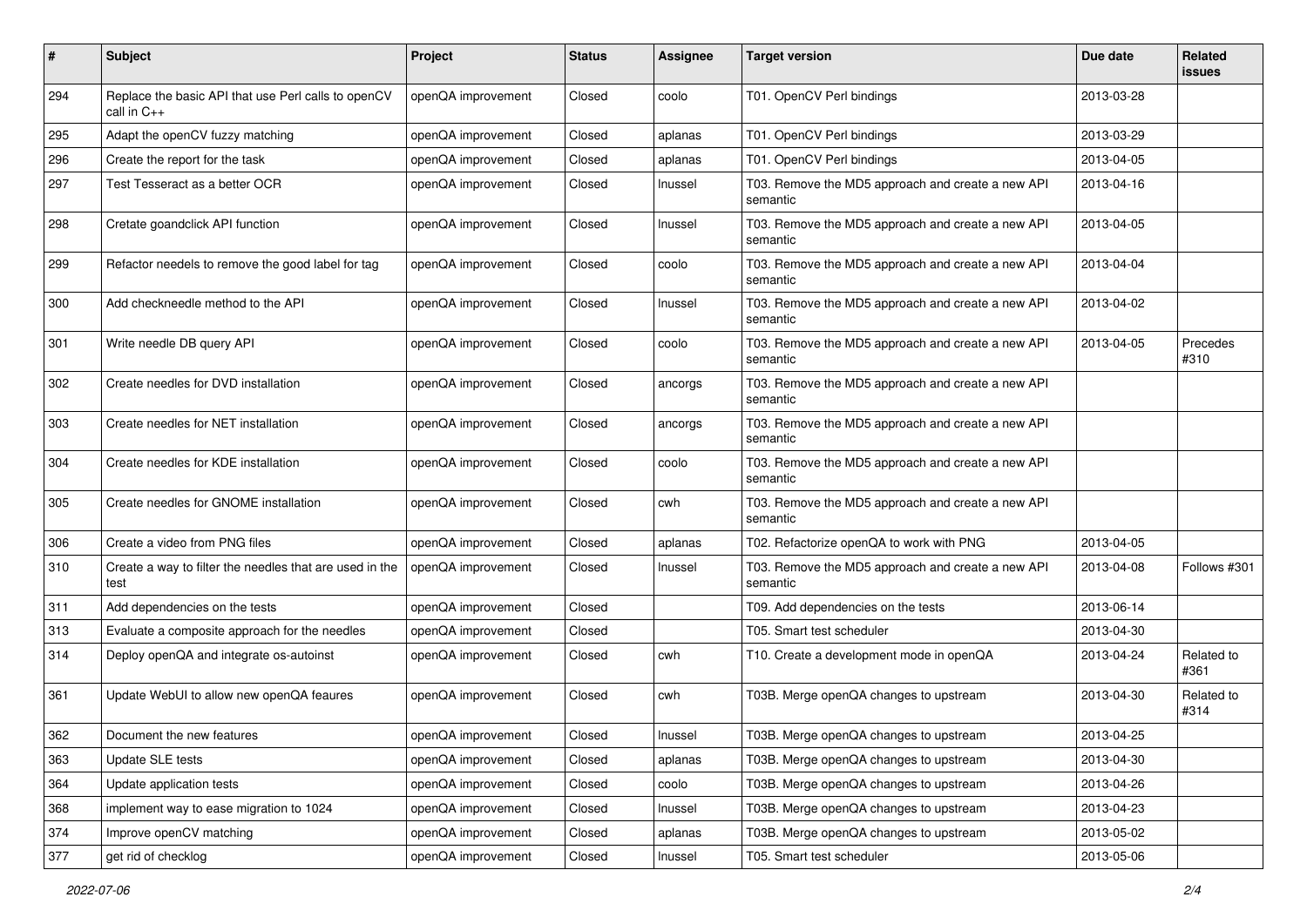| $\sharp$ | Subject                                                                                 | Project            | <b>Status</b> | <b>Assignee</b> | <b>Target version</b>                                    | Due date   | <b>Related</b><br><b>issues</b> |
|----------|-----------------------------------------------------------------------------------------|--------------------|---------------|-----------------|----------------------------------------------------------|------------|---------------------------------|
| 379      | Add debug information in the user interface                                             | openQA improvement | Closed        |                 | T10. Create a development mode in openQA                 | 2013-05-10 |                                 |
| 380      | Exted fail JSON document to put needles candidates                                      | openQA improvement | Closed        | Inussel         | T10. Create a development mode in openQA                 | 2013-05-08 |                                 |
| 383      | Add QEMU snapshots                                                                      | openQA improvement | Closed        | aplanas         | T05. Smart test scheduler                                | 2013-05-10 |                                 |
| 384      | Create clone-needle from a diff image                                                   | openQA improvement | Closed        | ancorgs         | T10. Create a development mode in openQA                 | 2013-05-14 |                                 |
| 385      | Improve the visualization of the unmatched needle                                       | openQA improvement | Closed        | ancorgs         | T10. Create a development mode in openQA                 | 2013-06-07 |                                 |
| 386      | Enhance navigation in test results: an easy one to go<br>to the next failing testmodule | openQA improvement | Closed        | ancorgs         | T10. Create a development mode in openQA                 | 2013-05-08 |                                 |
| 388      | Keep webUI up to date to handle new os-autoinst<br>output                               | openQA improvement | Closed        | ancorgs         | T10. Create a development mode in openQA                 | 2013-05-31 |                                 |
| 389      | Use mean square error to detect the best candidate                                      | openQA improvement | Closed        | aplanas         | T10. Create a development mode in openQA                 | 2013-05-13 |                                 |
| 390      | Write blog articles about openQA                                                        | openQA improvement | Closed        |                 | Marketing actions                                        | 2013-09-20 |                                 |
| 391      | Calculate project cost                                                                  | openQA improvement | Closed        | aplanas         | Project design and management                            | 2013-05-20 |                                 |
| 396      | add "passed with defects" state                                                         | openQA improvement | Closed        |                 | T05. Smart test scheduler                                | 2013-05-31 |                                 |
| 418      | Create installation tests for Factory                                                   | openQA improvement | Closed        | aplanas         | T11. Task for end of iteration                           | 2013-05-15 |                                 |
| 419      | Create or update tests for applications                                                 | openQA improvement | Closed        | aplanas         | T11. Task for end of iteration                           | 2013-06-14 |                                 |
| 466      | Create a basic signaling architecture for os-autoinst                                   | openQA improvement | Closed        | Inussel         | T10. Create a development mode in openQA                 | 2013-05-22 |                                 |
| 467      | Update the webIU to control os-autoinst                                                 | openQA improvement | Closed        | ancorgs         | T10. Create a development mode in openQA                 | 2013-05-23 |                                 |
| 474      | Regular expressions to analyze ISO names                                                | openQA improvement | Closed        | cwh             | T06. Replace the Makefile by a conf. / dispatcher method | 2013-05-31 |                                 |
| 478      | Merge test drivers in a single function                                                 | openQA improvement | Closed        | coolo           | T05. Smart test scheduler                                | 2013-05-28 |                                 |
| 495      | design the interface                                                                    | openQA improvement | Closed        | Inussel         | T06. Replace the Makefile by a conf. / dispatcher method | 2013-05-27 |                                 |
| 496      | implement the json dispatcher interface                                                 | openQA improvement | Closed        | Inussel         | T06. Replace the Makefile by a conf. / dispatcher method | 2013-06-05 |                                 |
| 497      | Implement SKIPTO environment variable                                                   | openQA improvement | Closed        | aplanas         | T05. Smart test scheduler                                | 2013-05-28 |                                 |
| 498      | write worker around os-autoinst                                                         | openQA improvement | Closed        | Inussel         | T06. Replace the Makefile by a conf. / dispatcher method |            |                                 |
| 499      | Create a RPC function to register new ISO images<br>and create testing jobs for them    | openQA improvement | Closed        | cwh             | T06. Replace the Makefile by a conf. / dispatcher method | 2013-06-04 |                                 |
| 508      | implement USBOOT                                                                        | openQA improvement | Closed        | aplanas         | T11. Task for end of iteration                           | 2013-06-11 |                                 |
| 513      | use copy instead of rename() for test results                                           | openQA improvement | Closed        | cwh             | T06. Replace the Makefile by a conf. / dispatcher method | 2013-06-11 |                                 |
| 514      | implement isosize and overall again                                                     | openQA improvement | Closed        | Inussel         | T11. Task for end of iteration                           | 2013-06-11 |                                 |
| 515      | write systemd generator for workers                                                     | openQA improvement | Closed        | Inussel         | T06. Replace the Makefile by a conf. / dispatcher method | 2013-06-07 |                                 |
| 516      | Create a g+ video showing the basic features                                            | openQA improvement | Closed        | aplanas         | Marketing actions                                        | 2013-06-12 |                                 |
| 517      | update installation instructions                                                        | openQA improvement | Closed        |                 | T06. Replace the Makefile by a conf. / dispatcher method |            |                                 |
| 518      | create cron job to sync iso images                                                      | openQA improvement | Closed        | aplanas         | T12. Issues for the next iteration                       |            |                                 |
| 519      | update the packages                                                                     | openQA improvement | Closed        | Inussel         | T06. Replace the Makefile by a conf. / dispatcher method | 2013-06-06 |                                 |